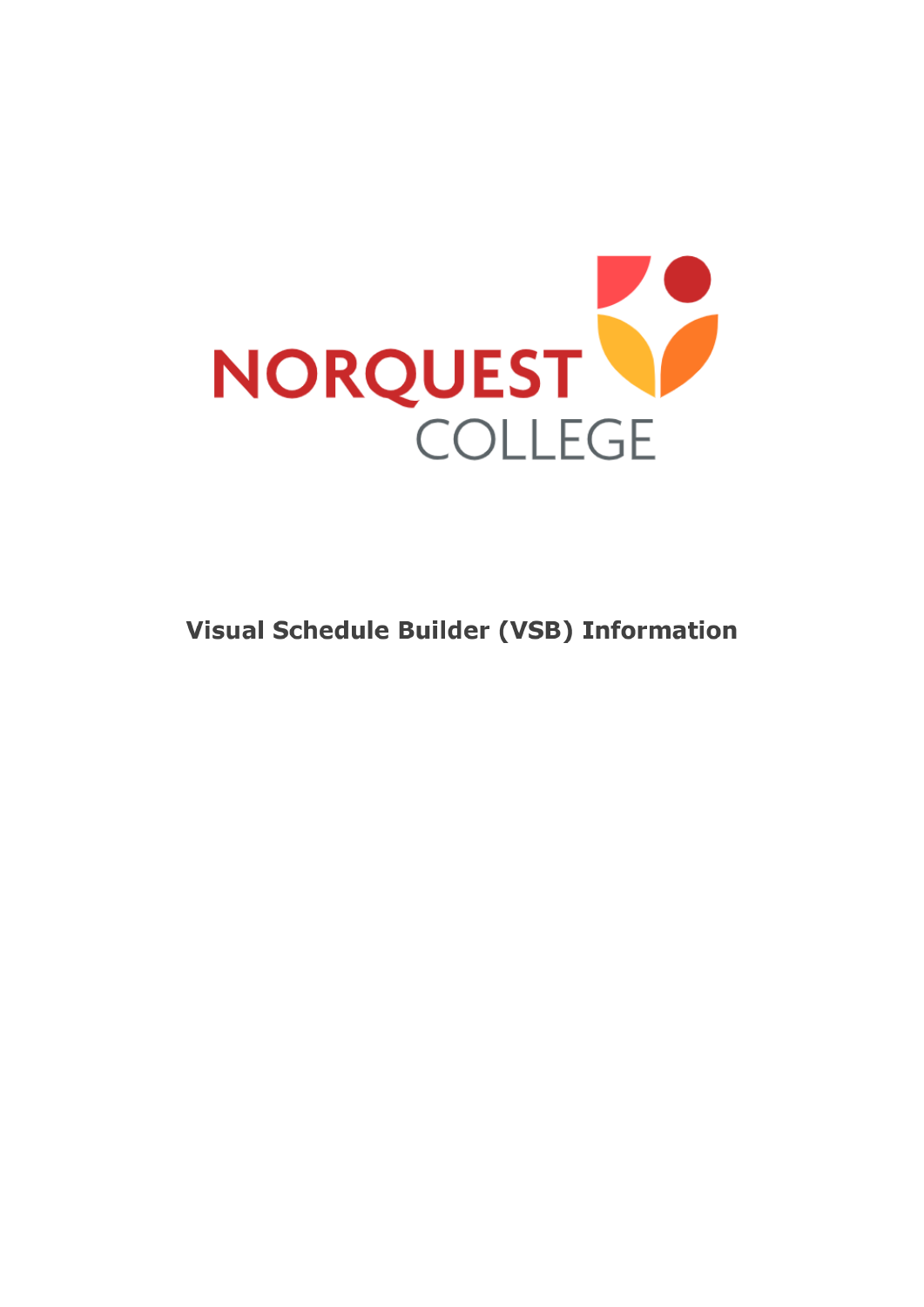# **Table of Contents**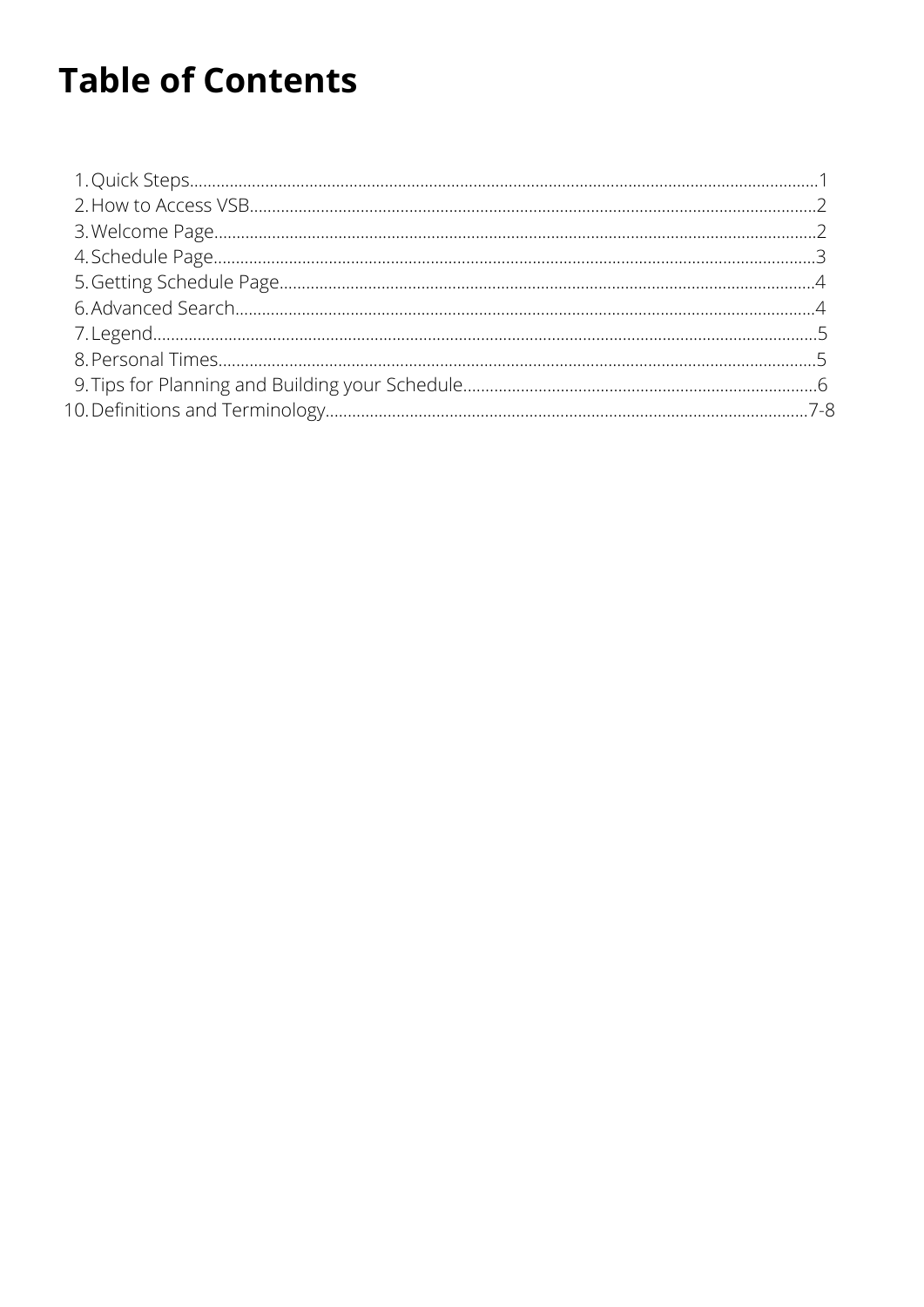# **Quick Steps**

**Add/Waitlist** - enrol (or register) in courses/sections or add yourself to the waitlist (if available). **Drop** - remove a course/section.

**Swap** - add a course/section and remove course/section at the same time. You will not be removed from your section until you are enrolled in the new section.

#### **How to Add/Waitlist**

#### **[Video](https://www.youtube.com/watch?v=zQ8Ek0iMT5I&t=45s)** [- VSB - Add a Course](https://www.youtube.com/watch?v=zQ8Ek0iMT5I&t=45s)

- Log in to **[MyQuest](https://campus.norquest.ca/psp/campus/?cmd=login)**. 1.
- Click '**Visual Schedule Builder**'. You can also go to Student Center and find the 'Build my 2. Schedule' link or button.
- 3. Choose the term.
- 4.Add options by typing the code (example: BUSD 1001) or the name of the course(s) you would like to take. Click the downward arrow next to the trashcan icon to expand the course for options and further details, or click the 'Legend'.
- Once you have found a schedule that works for you, click '**Get This Schedule**'. 5.
- Click '**Do Actions**'. This will enroll you or add you to the waitlist (if applicable). 6.

#### **How to Add/Waitlist**

#### **[Video](https://www.youtube.com/watch?v=JT1bhFkOpmY&t=37s)** [- VSB - Drop a Course](https://www.youtube.com/watch?v=JT1bhFkOpmY&t=37s)

- Log in to **[MyQuest](https://campus.norquest.ca/psp/campus/?cmd=login).** 1.
- Click '**Visual Schedule Builder**'. You can also go to Student Center and find 'Build my Schedule' 2. link or button.
- 3. Choose the term.
- The courses you are enrolled in will be listed. Click the **trashcan icon** for the course you wish to 4. drop.
- You will be asked if you want to **drop now or later**. Click the appropriate option. 5.
- Click '**Get this Schedule**' followed by '**Do Actions**' (only required if you click 'drop later' in step 5). 6.

#### **How to Swap**

- 1. Log in to [MyQuest.](https://campus.norquest.ca/psp/campus/?cmd=login)
- Click '**Visual Schedule Builder**'. You can also go to Student Center and find 'Build my Schedule' 2. link or button.
- 3. Choose the term.
- The courses you are enrolled in will be listed. Find the course you want to swap and click the **red** 4. **pin icon** to unpin the course from your schedule.
- 5. Review your options using the arrows above the calendar.
- Once you have found a schedule that works for you, click '**Get This Schedule**'. 6.
- Click '**Do Actions**'. This will enroll you in the new section, or add you to the waitlist (if applicable). 7.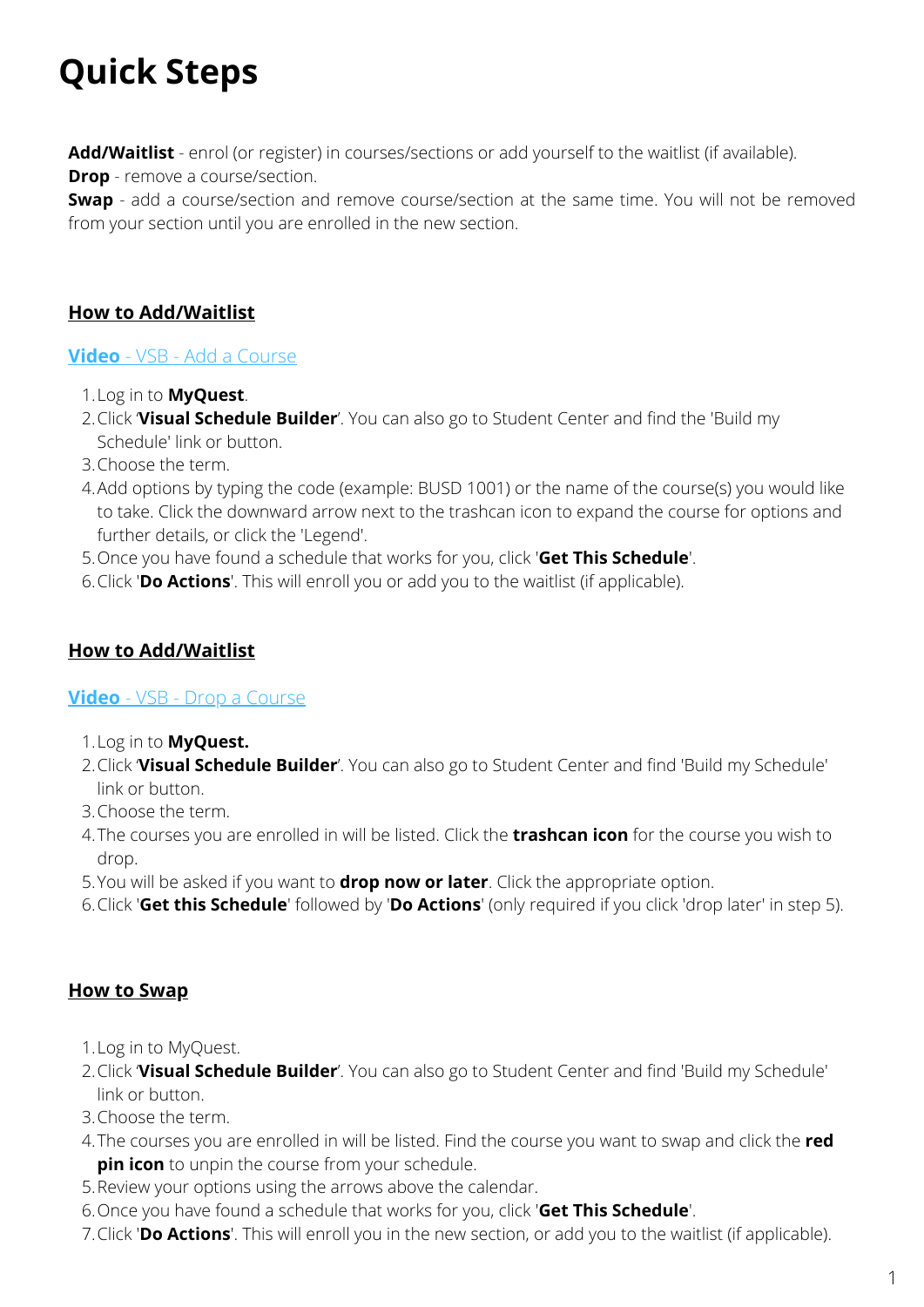#### **How to Access VSB**



Log in to **[MyQuest](https://campus.norquest.ca/psp/campus/?cmd=login)** Select 'Visual Schedule Builder'.

Note: You can also access VSB in Student Center by clicking 'Build my Schedule'.

## **Welcome Page**

| 50<br>NORQUEST                              |                                                                                                               | Visual Schedule Builder<br>≡<br>Guest<br><b>SIGN IN</b> |
|---------------------------------------------|---------------------------------------------------------------------------------------------------------------|---------------------------------------------------------|
| $\ll$<br><b>SELECT COURSES</b>              |                                                                                                               |                                                         |
| Campuses: All (6)<br>Instruction Modes: All | <b>WELCOME</b>                                                                                                | EAVOURITES (0)                                          |
| Advanced $Q$<br>Select Course               | As a student, you have the ability to create a conflict-free class schedule here.<br>To begin, select a term: |                                                         |
|                                             | 2021 Spring                                                                                                   |                                                         |
|                                             | 2021 Summer                                                                                                   |                                                         |
|                                             | <b>2021 Fall</b><br>2                                                                                         |                                                         |
|                                             | 2022 Winter                                                                                                   |                                                         |
|                                             | 2022 Spring                                                                                                   |                                                         |
|                                             | 2022 Summer                                                                                                   |                                                         |
|                                             |                                                                                                               |                                                         |

1. Sign In (if applicable).

2. Select the term you want to plan a schedule for.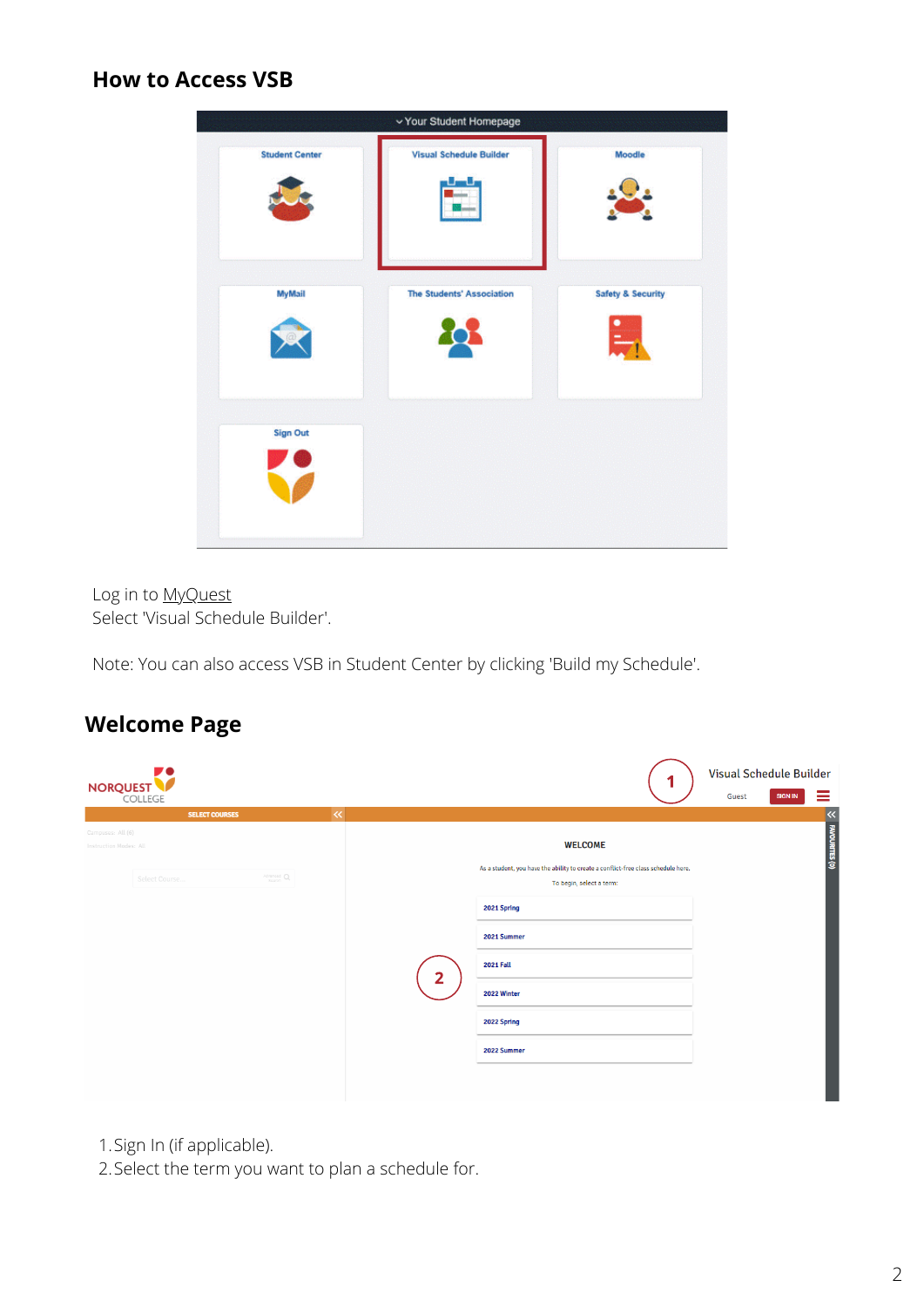## **Schedule Page**



- This is where you search for courses to add. You can search by name, instructor, subject code, etc. Advanced 1. search has a couple of extra options.
- 2.The courses you've selected from your search appear here.
- The current version of your schedule is listed in the calendar view here. This shows you the time of day and days 3. of the week that the course will be offered. Some courses have colored bars on the left side to indicate status: Red Bar = course is closed, Orange Bar = course is wait listed, No bar = course is available for enrolment
- These are all the possible scheduling combinations of the courses in your list. As you cycle through these, you'll 4. see the schedule change on the calendar view. The ones you see first are based on your sort criteria and any personal time off you've selected.
- This shows the duration of each course over the term and is color coded to match the schedule. Most courses 5. run the full term, but any unusual start or end dates will be reflected here. Online courses are only displayed here, as they have no specific scheduled times during the day.
- The Legend toggle provides more detail about each section of the courses you've selected. More info below. 6.
- 7.You can select a sort criteria here, like Evening sections or schedules with the most days off, etc.
- You have limited filter functionality to exclude sections that are are already full or wait listed. 8.
- Select a new term from the dropdown. Warning, this will clear and reset your current schedule. Be sure to add it 9. to Favorites if you want to keep it.
- 10. You can add personal time to your schedule. These are times when you do not want to be in class, maybe because of work or extra-curricular activities. You can do this with the dropdown menu or by selecting and dragging blocks of time off in the calendar view.
- 11.Once you have a schedule you like, you can save it here for later. It's a good idea to save a couple of versions of your schedule in case some of the courses are not available when you go to enrol. You can print any schedule by clicking "Print". You can share a copy of a schedule with others like your friends by clicking "Share".
- 12. You can use the trashcan to drop courses and use the downward arrow to expand each course. You can also pin/unpin sections.
- 13. Once you have found a schedule that works for you, click "Get this Schedule". On the next screen, click 'Do Actions' to finalize your schedule.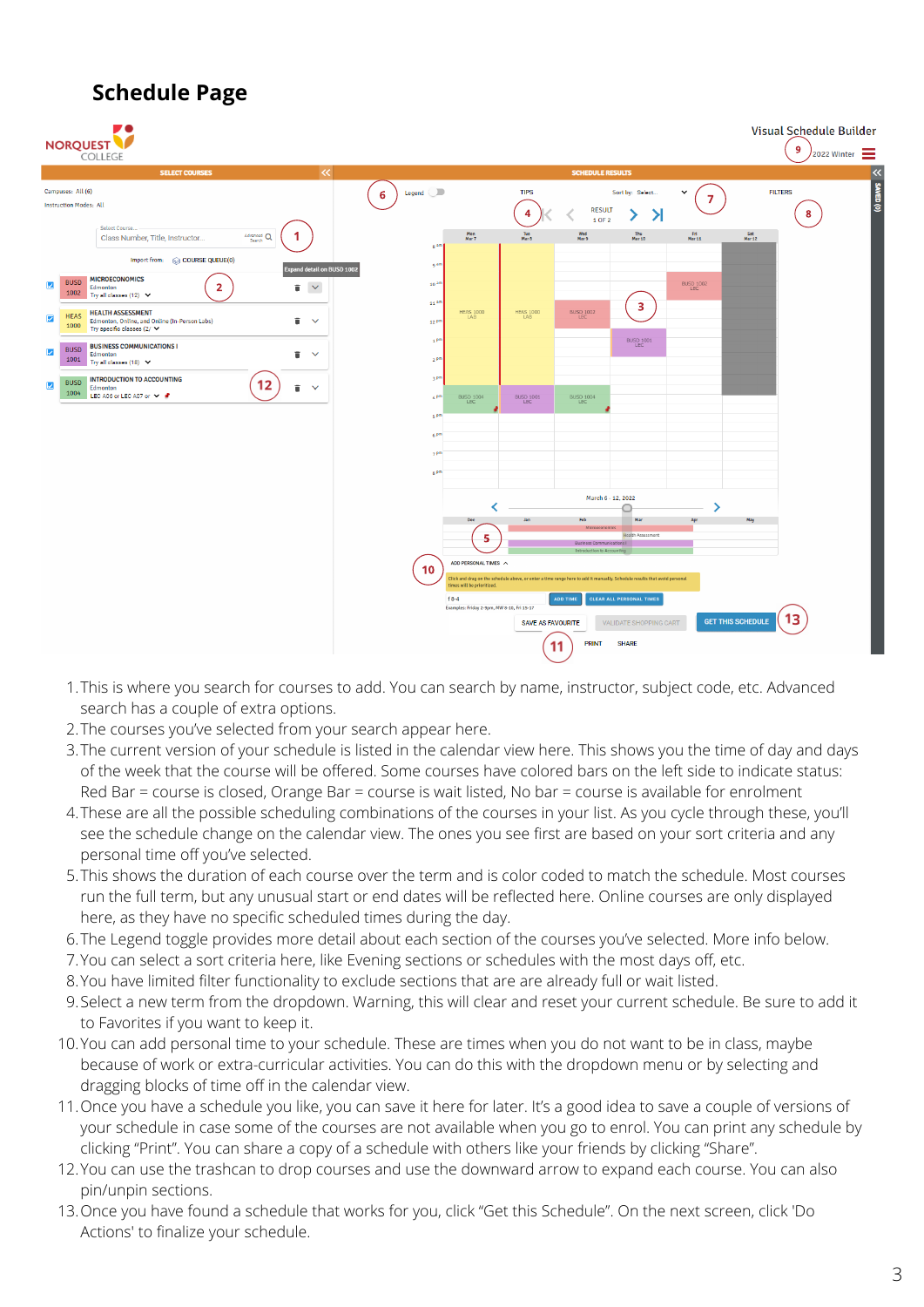### **Getting Schedule Page**

| <b>SCHEDULE RESULTS</b>                                                                                                                                                                                                |                                                                                                                                          |                                                  |             |  |  |  |  |
|------------------------------------------------------------------------------------------------------------------------------------------------------------------------------------------------------------------------|------------------------------------------------------------------------------------------------------------------------------------------|--------------------------------------------------|-------------|--|--|--|--|
| Legend <b>Company</b>                                                                                                                                                                                                  | $\bullet$ $\bullet$ $\bullet$                                                                                                            | Sort by: Select<br>56<br><b>Getting Schedule</b> | FILTERS (1) |  |  |  |  |
| <b>Class</b>                                                                                                                                                                                                           | <b>Action</b>                                                                                                                            | <b>Options</b>                                   | Result      |  |  |  |  |
| <b>BUSD 1001</b><br><b>Business Communications I</b><br>Tue Jan 5 - Apr 23: 6:00 PM to 9:00 PM<br>$C$ LEC E06<br>12254<br>$\bullet$<br>Seats: 24/30<br>Restricted to Accounting Tech, Business Admin, and Open Studies | 2021 Winter Term: Jan 4 - Apr 23<br>2<br>Online<br>Enroll<br><b>Online Real Time</b><br><b>Online - ONLINE</b><br><b>Laurenne Spratt</b> | <b>Permission Number</b><br>(When applicable)    | ٦           |  |  |  |  |
| <b>4 CANCEL</b>                                                                                                                                                                                                        | <b>DO ACTIONS</b>                                                                                                                        | 4                                                |             |  |  |  |  |

- Course information, like type (lecture, lab), course code, seat availability, waitlist, and section 1. restrictions.
- 2.The action you are able to take (Enroll, Drop, Swap) will appear here.
- If you have a permission number, enter it here. Note: Permission numbers are not required to 3. enrol for most courses/sections.

**Advanced Course Search** 

The 'Do Actions" button processes your request to Enrol, Drop, or Swap. 4.

### **Advanced Search**

| Selected campuses only (6)        | $\mathbf{1}$               |   | <b>BUSD 1001</b><br><b>Business Communications I</b>                 |              |  |
|-----------------------------------|----------------------------|---|----------------------------------------------------------------------|--------------|--|
| <b>Academic Career:</b>           | Post-Secondary             |   | <b>BUSD 1002</b><br>Microeconomics                                   |              |  |
| <b>Academic Group:</b>            | Business, Environment, ↓ ↓ |   | $\overline{2}$                                                       |              |  |
| Course Attribute:                 | $\sim$                     | ⊽ | <b>BUSD 1003</b><br><b>Business Math</b>                             |              |  |
| <b>Course Attribute</b><br>Value: | $\check{ }$                |   | <b>BUSD 1004</b><br><b>Introduction to Accounting</b>                |              |  |
| Keywords:                         | Class Number, Title, In    |   | <b>BUSD 1005</b>                                                     |              |  |
|                                   |                            |   | <b><i><u><u><u><b>Rucinoce Communications II</b></u></u></u></i></b> |              |  |
| <b>SEARCH</b>                     |                            |   | View selected only                                                   |              |  |
|                                   |                            |   |                                                                      |              |  |
|                                   | 3 <sup>7</sup>             |   | <b>ADD 3 SELECTED COURSES</b>                                        | <b>CLOSE</b> |  |

- Course criteria here you can put in keywords to search on. The keywords will match with course 1. titles, subject codes, instructor names, etc.
- Your search results will display here. You can check off the courses you want to add to your 2. schedule.
- 3. Click this to add your selected courses.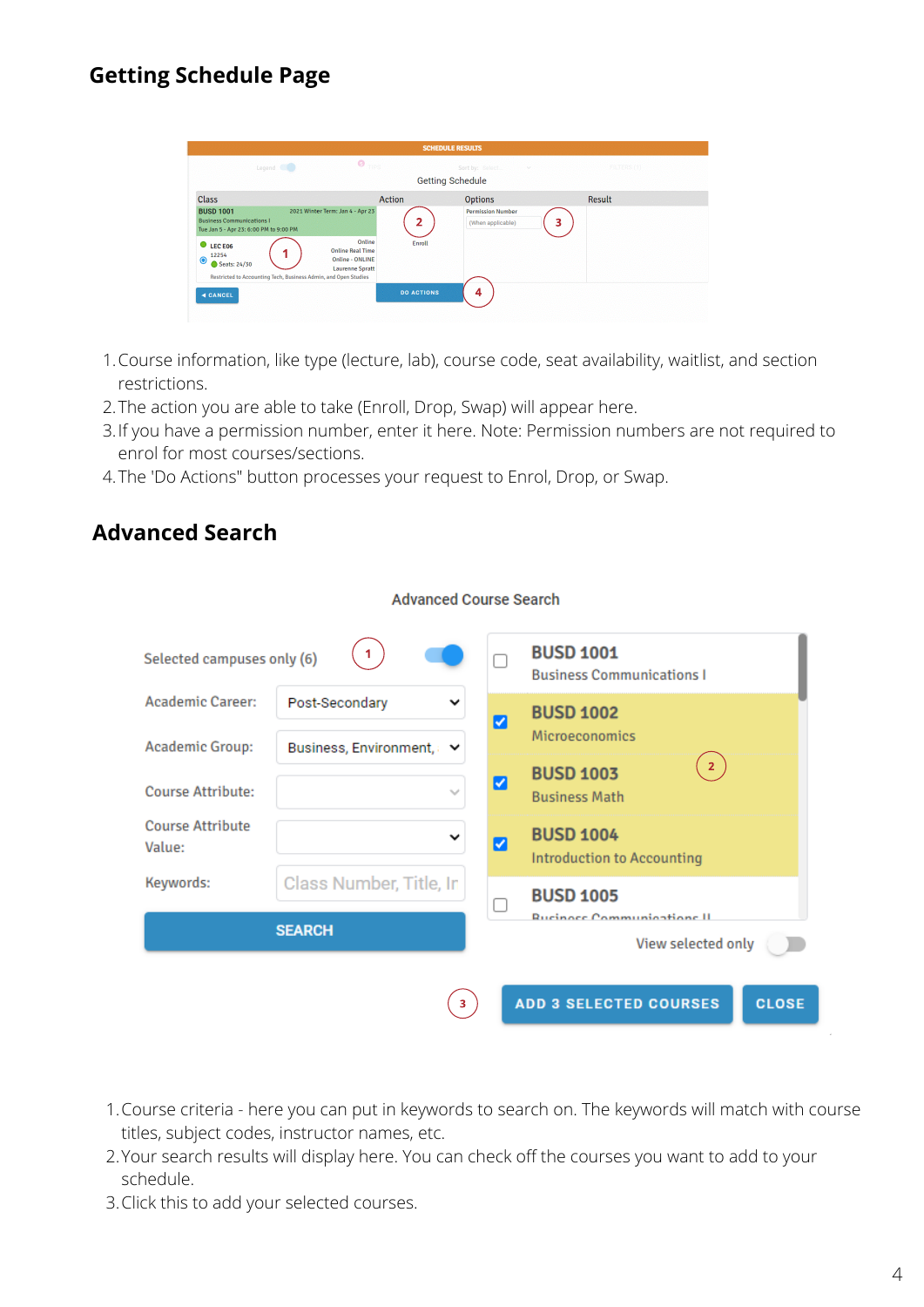## **Legend**



- Course information, including Subject / Course number, Name and course times. 1.
- 2.Term, duration and session type.
- 3.Course information, like type (lecture, lab), course code, seat availability, waitlist, and section restrictions.
- The location/room the course will be held in and instructor. 4.

### **Personal Times**

You can add personal time to your schedule. These are times when you do not want to be in class, maybe because of work or extra-curricular activities. This can be a great way to prioritize the schedules you want.

These times will be used to present you with the best schedules first. In some cases, you may wish to have mornings off, but the only time a course is offered is in the morning. In this case, you will still see this schedule, it will just be ranked behind other potential options.

If you enter the time(s) manually, there are a number of accepted formats for days and times

- Days can use initials, abbreviations, or the full day ( e.g. F, Fri, Friday)
- Times can use am/pm or the 24-hour clock (e.g. 2-9pm, 8-10, 15-17)

Note: When adding times using the personal times field, any new times that overlap will replace the existing time. For example, if you have an existing time of Friday 1-5 p.m. blocked off and then you add in a new time of WF 12-3 p.m., the existing Friday 1-5.p.m. time will be deleted and replaced with the new Friday 12-3 p.m. time.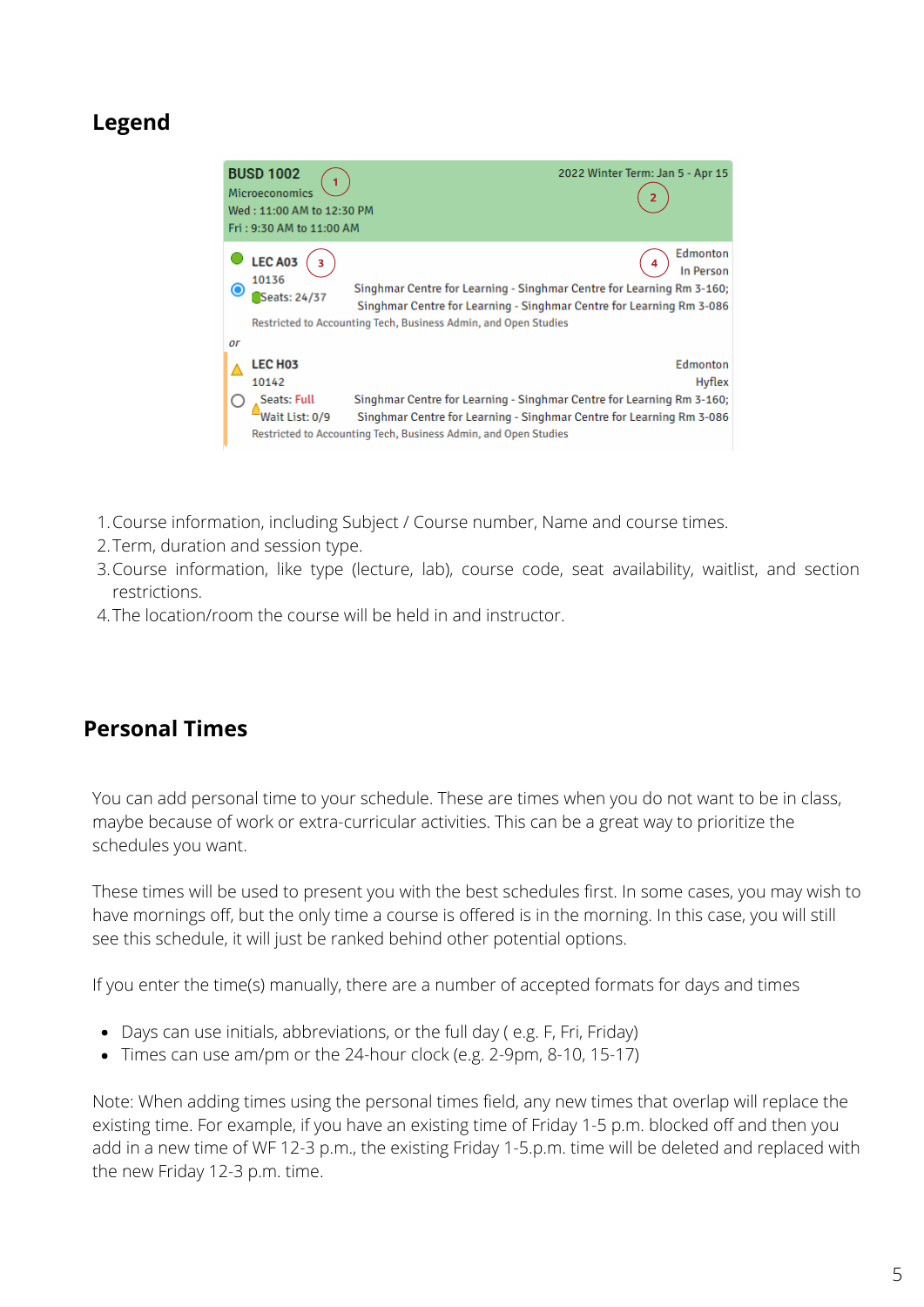## **Tips for Planning and Building your Schedule**

Use the **Try all classes** drop down option or check specific sections listed to limit your results to only include those sections. You may want to remove sections that are only offered online or those with program restrictions that you do not meet.

Use the **Legend** to see more information about the course, including location, number of seats available or section restrictions.

**Pin** courses with the fewest sections available first (i.e. if there is only one possible section, you will be in that section no matter your other preferences!). This will cause other courses to schedule around your pinned course(s), decrease the number of options presented, and will make finalizing your schedule easier.

Use the **Filter** function to exclude some sections from your results. This will lower the number of possible schedules available. For example, you may want to exclude sections that are full or only offered online. Online sections are not recommended for students right from high school or students with low GPAs

Limit your choices by day / time using **Add Personal Times**. If a schedule is available that fits your personal time, you will see those schedules first. Otherwise, if there is no alternate schedule available, you will see courses listed within your personal time.

Use the **Sort By** function to change the order course schedules are presented to you, based on your preferences.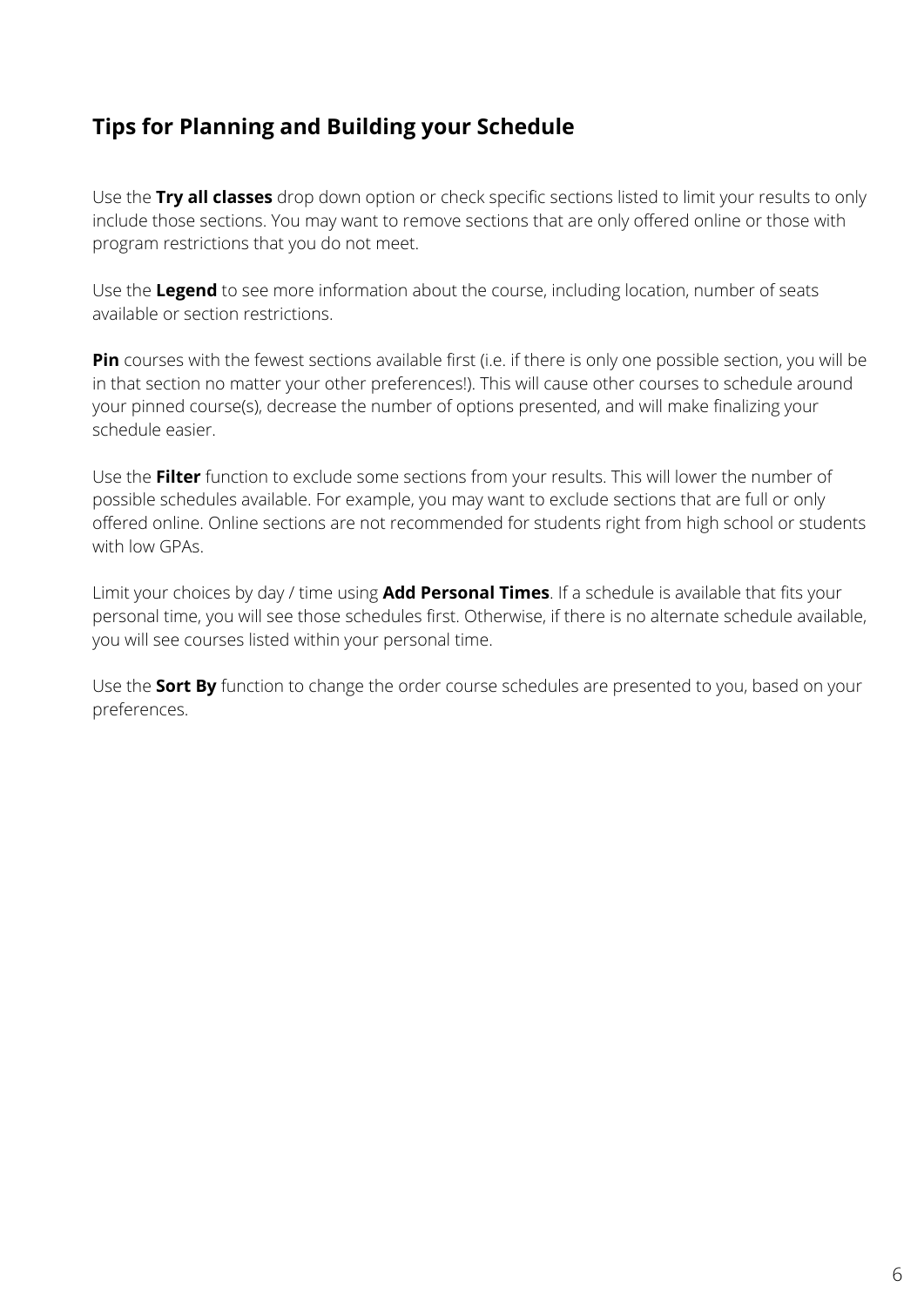## **Definitions and Terminology**

**Closed** - A course section will display as 'Closed' when the section is full and a waitlist is not an option, or is also full. You cannot enrol in a course if it is closed.

**Corequisite** - A course that you must take at the same time as another course if it has not been completed previously.

Favorites - This is a schedule that you've saved for later. You can save multiple favorites. It's a good idea to save a couple of versions of your schedule in case you encounter a course that is full or has restrictions when you go to register.

Filter - The filter option is another way to limit your results. You can filter by campus and/or instruction mode. Below are the instruction modes explained:

**In-Person** - Courses are delivered in a classroom setting, face-to-face instruction, with regularly scheduled class meetings. These can be delivered:

**Day**: Classes are delivered with daytime meeting schedules, Monday – Friday. **Evenings**: Classes are delivered with evening meeting schedules, Monday – Friday. **Weekends**: Classes are delivered with weekend meeting schedules.

**Online** - Offered in an online setting. In-person meetings may be required for some programs to complete laboratory components. Online courses are offered in two ways:

**Anytime** - Students are not required to participate in regularly scheduled class meetings although there are specific course start, end, and due dates for course work. Online learning is self-directed

**Real-Time** - Students follow a specific real-time class schedule and must be available to log into organized online class meetings or video conferencing. Classes are often synced with an in-person delivery, which may be delivered during the day, evening, or weekend hours depending on the program or course.

**Work Experience** - Work experience, practicum, and clinical courses/sections.

**Blended** - A method of course delivery wherein online and in-person/synchronous instruction are required components.

**HyFlex** - A course delivery mode that allows learners to choose at any given time throughout the course their preferred method of participation by attending in person (face to face), online real-time (synchronously), or online anytime (asynchronously) through recorded video after the actual meeting time. The course outcomes and quality of teaching and learning remain the same no matter the delivery mode a student chooses.

**Permission Number** - A permission number is a six-digit number that is specific to a course/section that allows a student to enrol for a course with departmental permission.